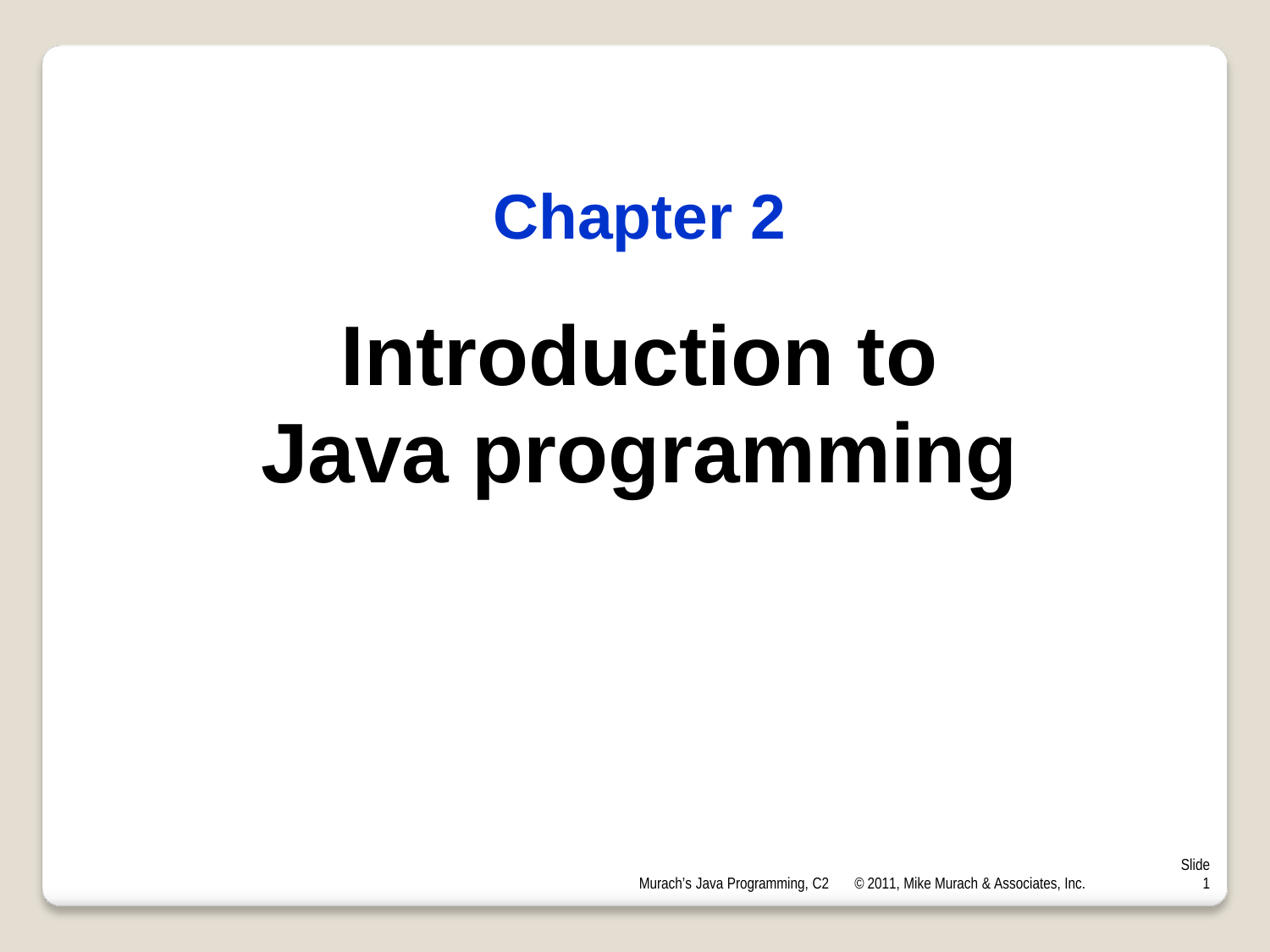# **Keywords**

| boolean  | if        | interface | class      | true         |
|----------|-----------|-----------|------------|--------------|
| char     | else      | package   | volatile   | false        |
| byte     | final     | switch    | while      | throws       |
| float    | private   | case      | return     | native       |
| void     | protected | break     | throw      | implements   |
| short    | public    | default   | try        | import       |
| double   | static    | for       | catch      | synchronized |
| int      | new       | continue  | finally    | const        |
| long     | this      | do        | transient  | goto         |
| abstract | super     | extends   | instanceof | null         |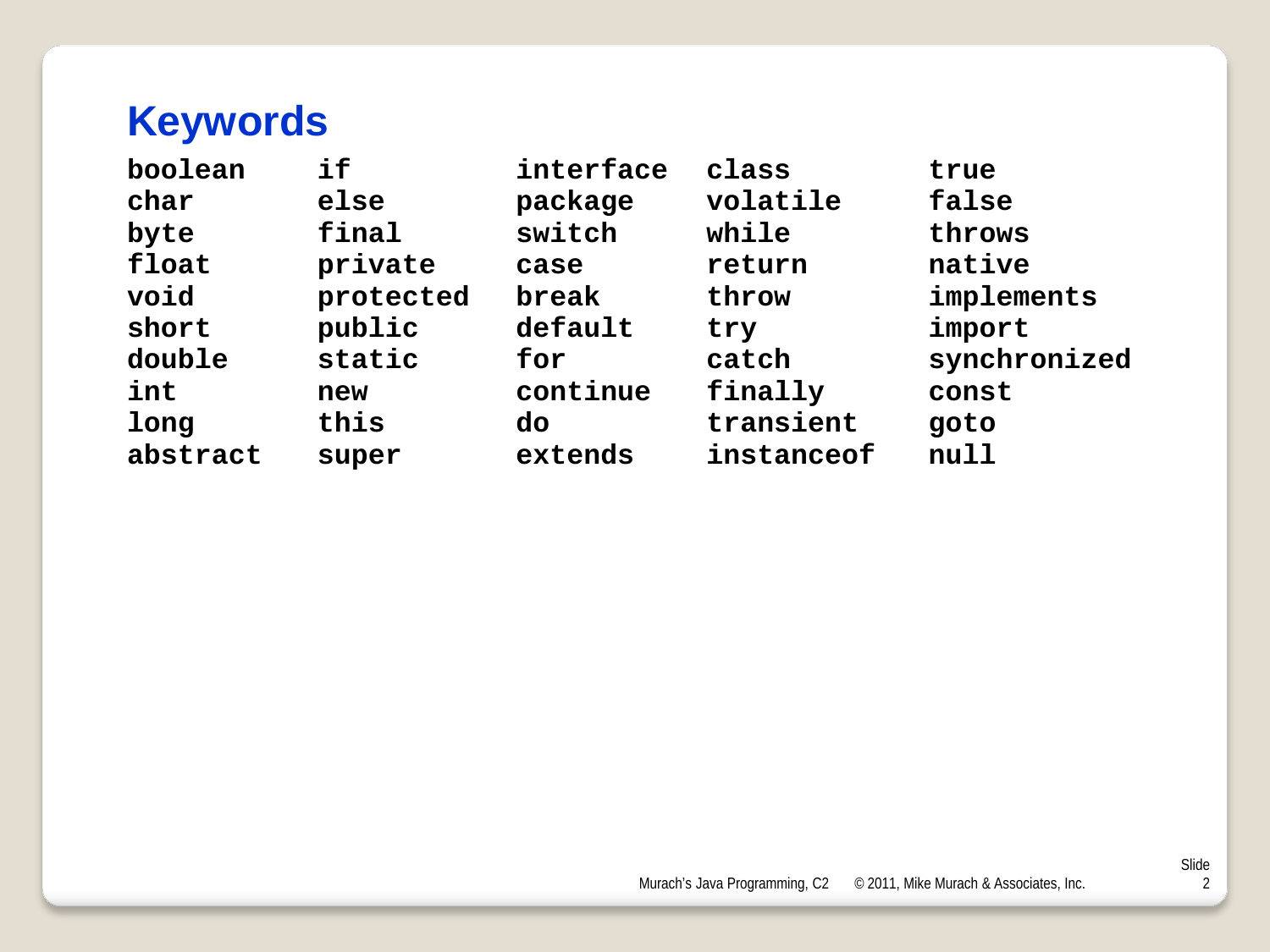#### **A public class that contains a main method**

```
public class InvoiceApp // declare the class
{ // begin the class
    public static void main(String[] args)
    {
       System.out.println(
           "Welcome to the Invoice Total Calculator");
 }
                              } // end the class
```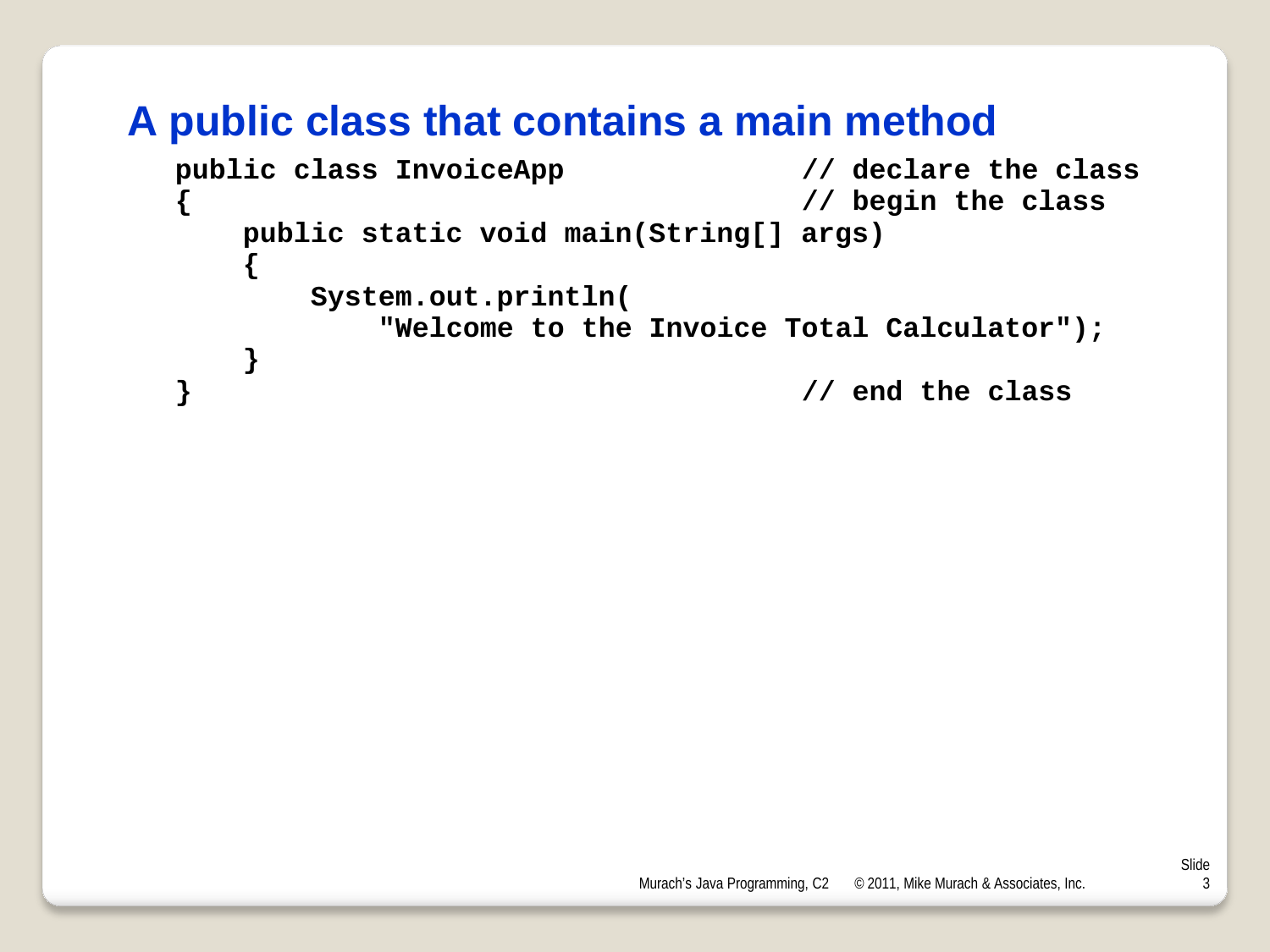#### **The same class with different brace placement**

```
public class InvoiceApp { // declare and begin the class
   public static void main(String[] args){
      System.out.println(
          "Welcome to the Invoice Total Calculator");
    }
} // end the class
```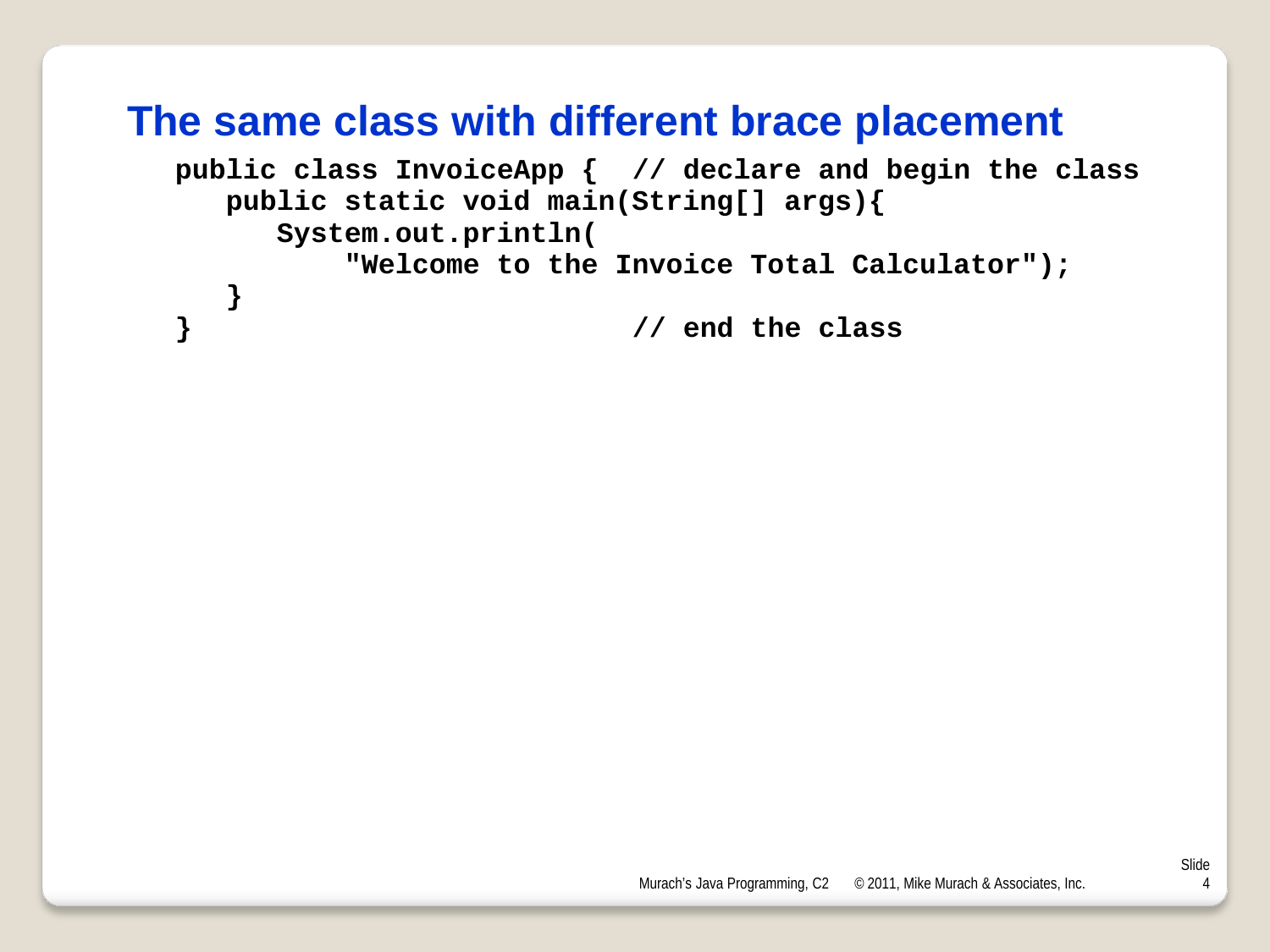# **The rules for naming a class**

- Start the name with a capital letter.
- Use letters and digits only.
- Follow the other rules for naming an identifier.

# **Recommendations for naming a class**

- Start every word within a class name with an initial cap.
- Each class name should be a noun or a noun that's preceded by one or more adjectives.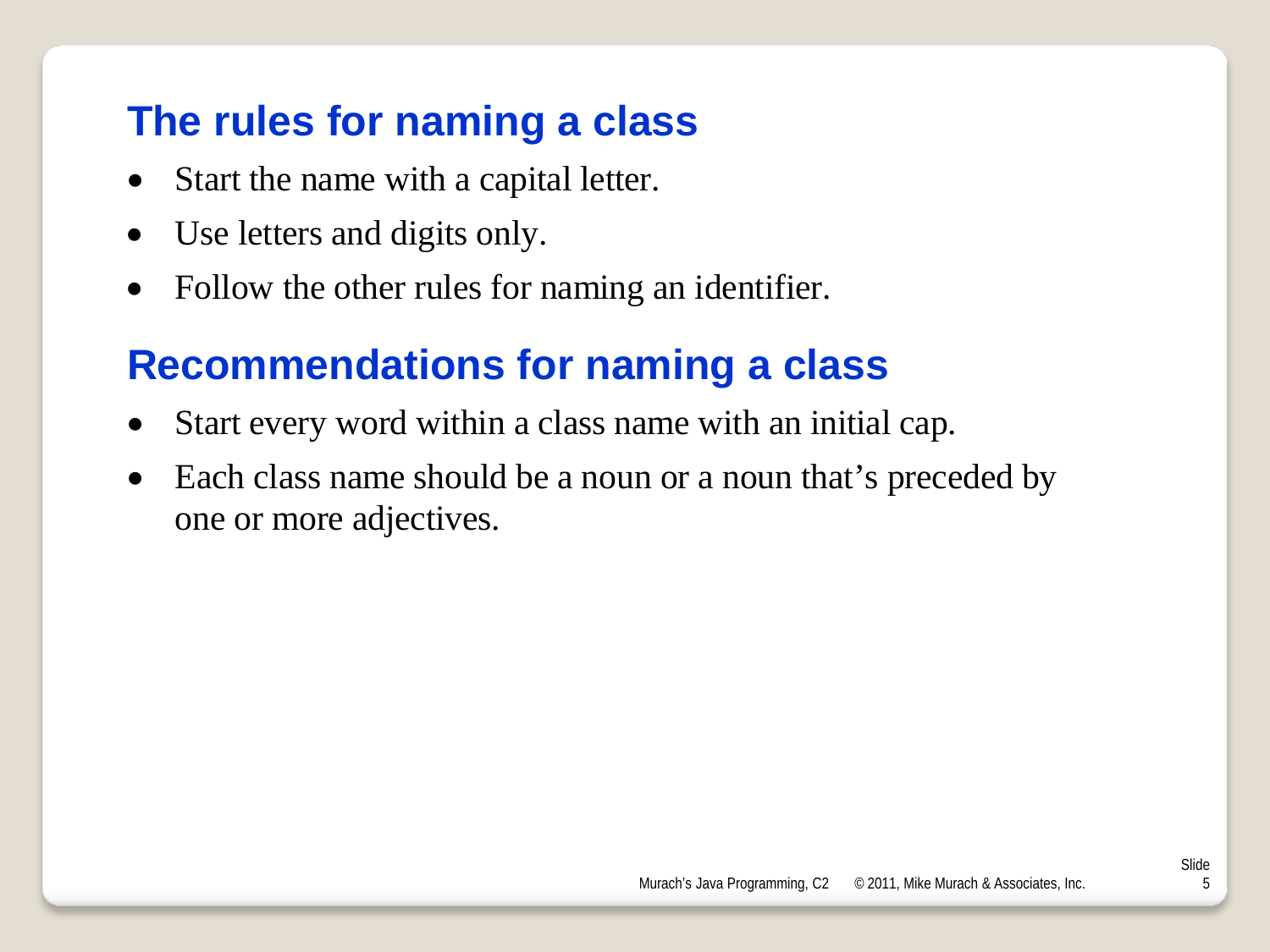# **How to declare and initialize a variable in one statement**

#### **Syntax**

type variableName **=** value**;**

#### **Examples**

**int scoreCounter = 1; // initialize an integer variable double unitPrice = 14.95; // initialize a double variable**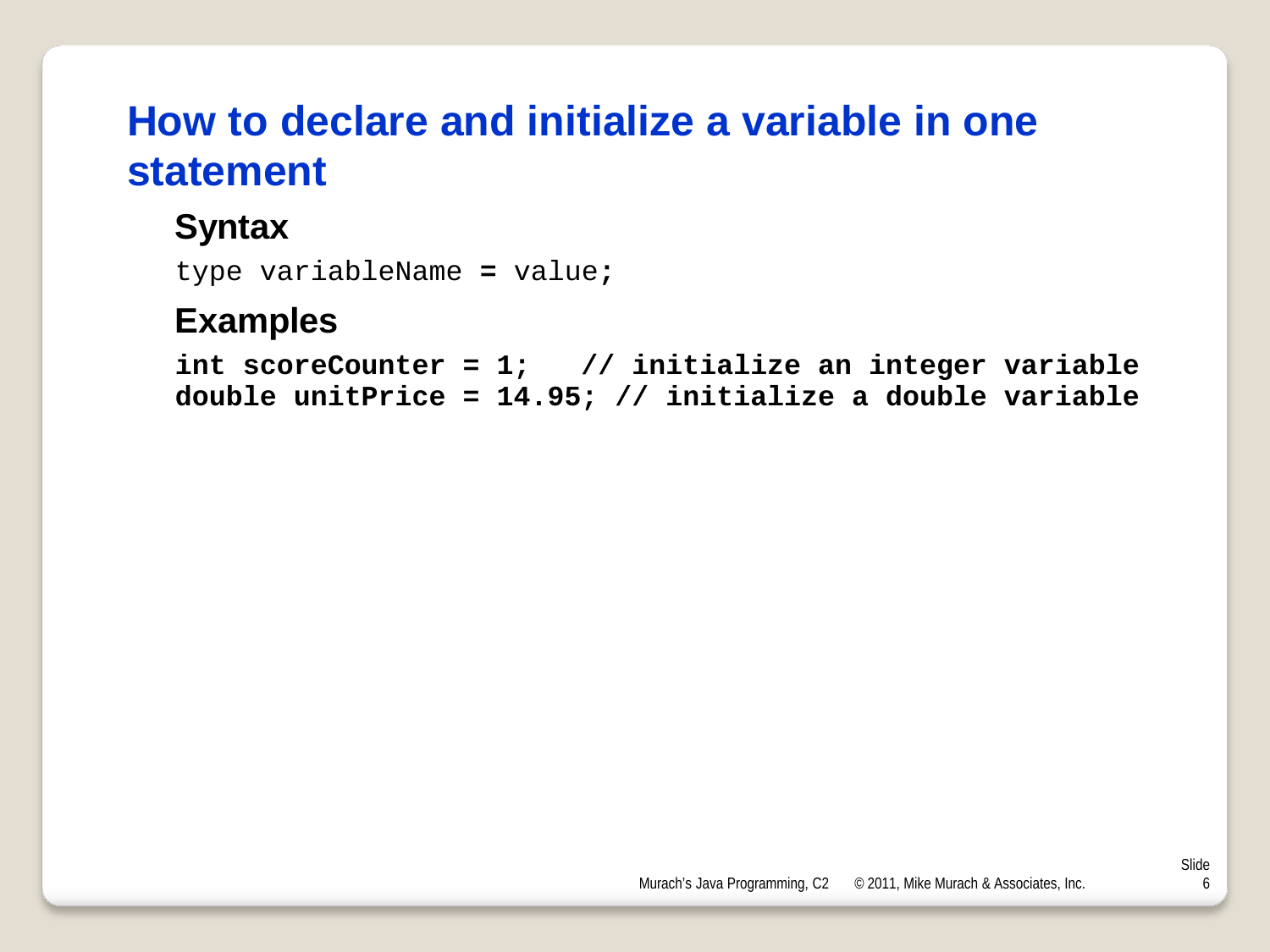#### **How to code assignment statements**

```
int quantity = 0; // initialize an
```

```
int maxQuantity = 100; // initialize another
```
- **// integer variable**
- **// integer variable**

```
// two assignment statements
quantity = 10; // quantity is now 10
quantity = maxQuantity; // quantity is now 100
```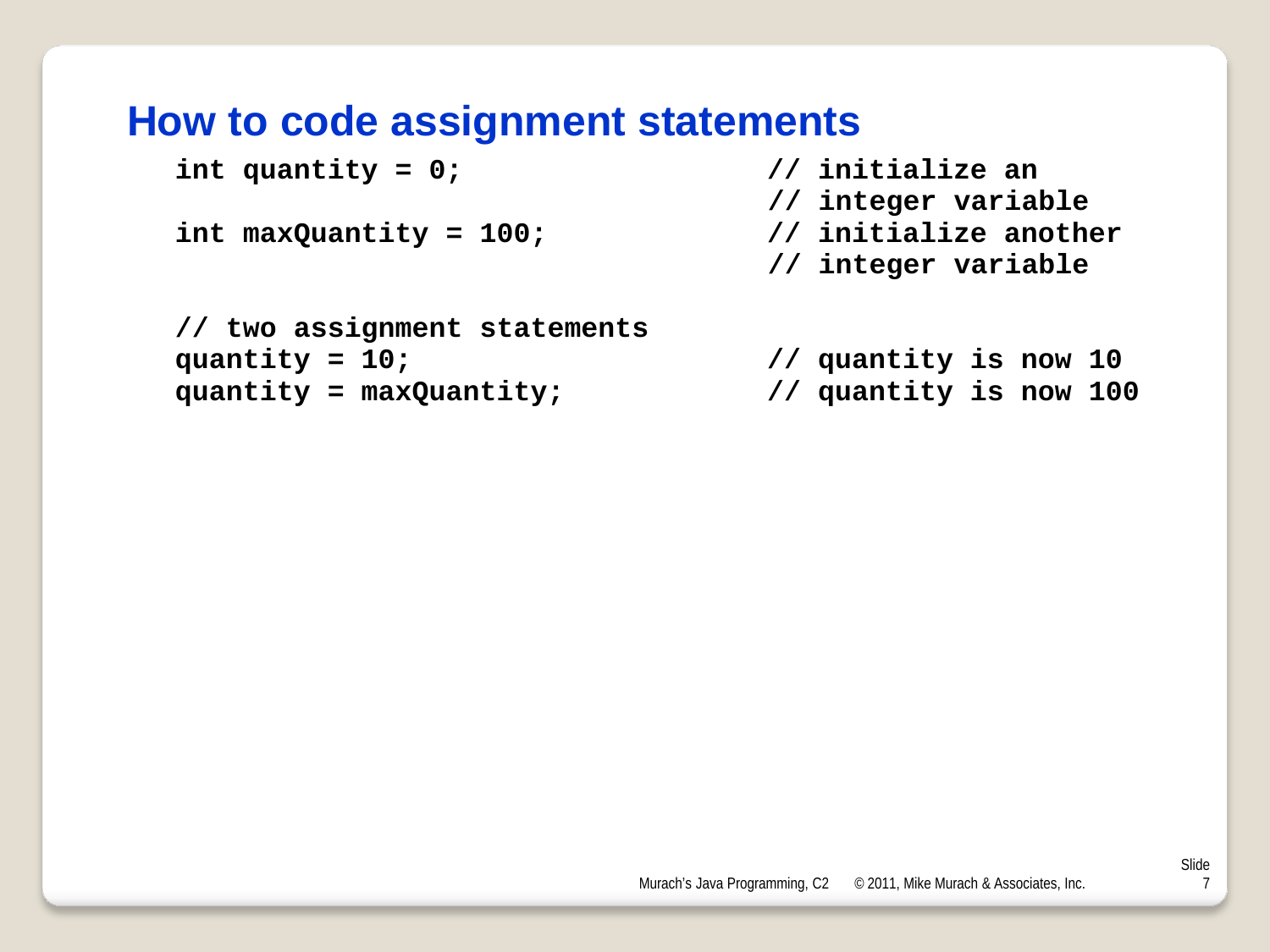# **Naming recommendations for variables**

- Start variable names with a lowercase letter and capitalize the first letter in all words after the first word.
- Each variable name should be a noun or a noun preceded by one or more adjectives.
- Try to use meaningful names that are easy to remember.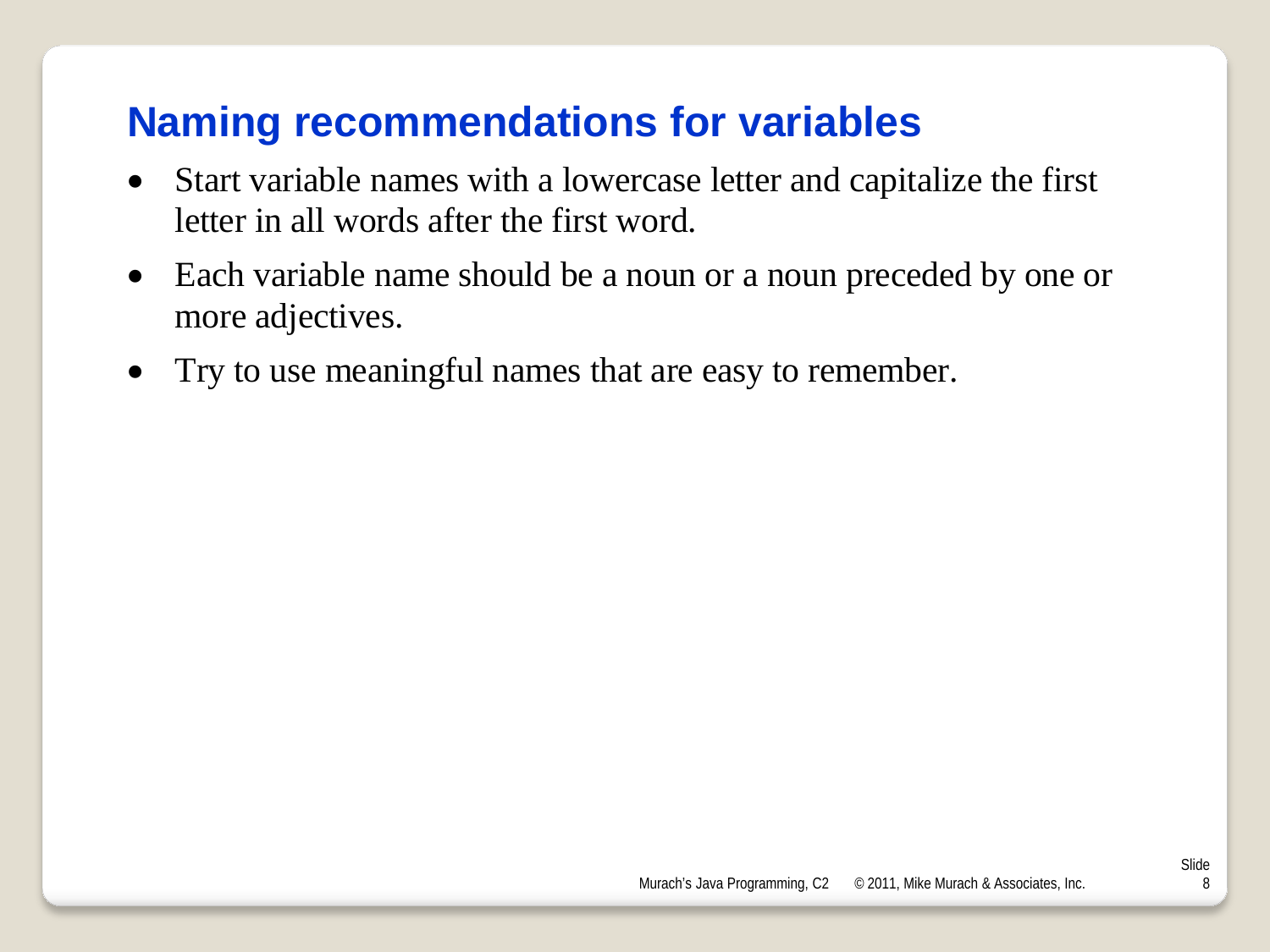# **The basic operators for arithmetic expressions**

| <b>Operator</b> | <b>Name</b>    |
|-----------------|----------------|
|                 | Addition       |
|                 | Subtraction    |
| $\star$         | Multiplication |
|                 | Division       |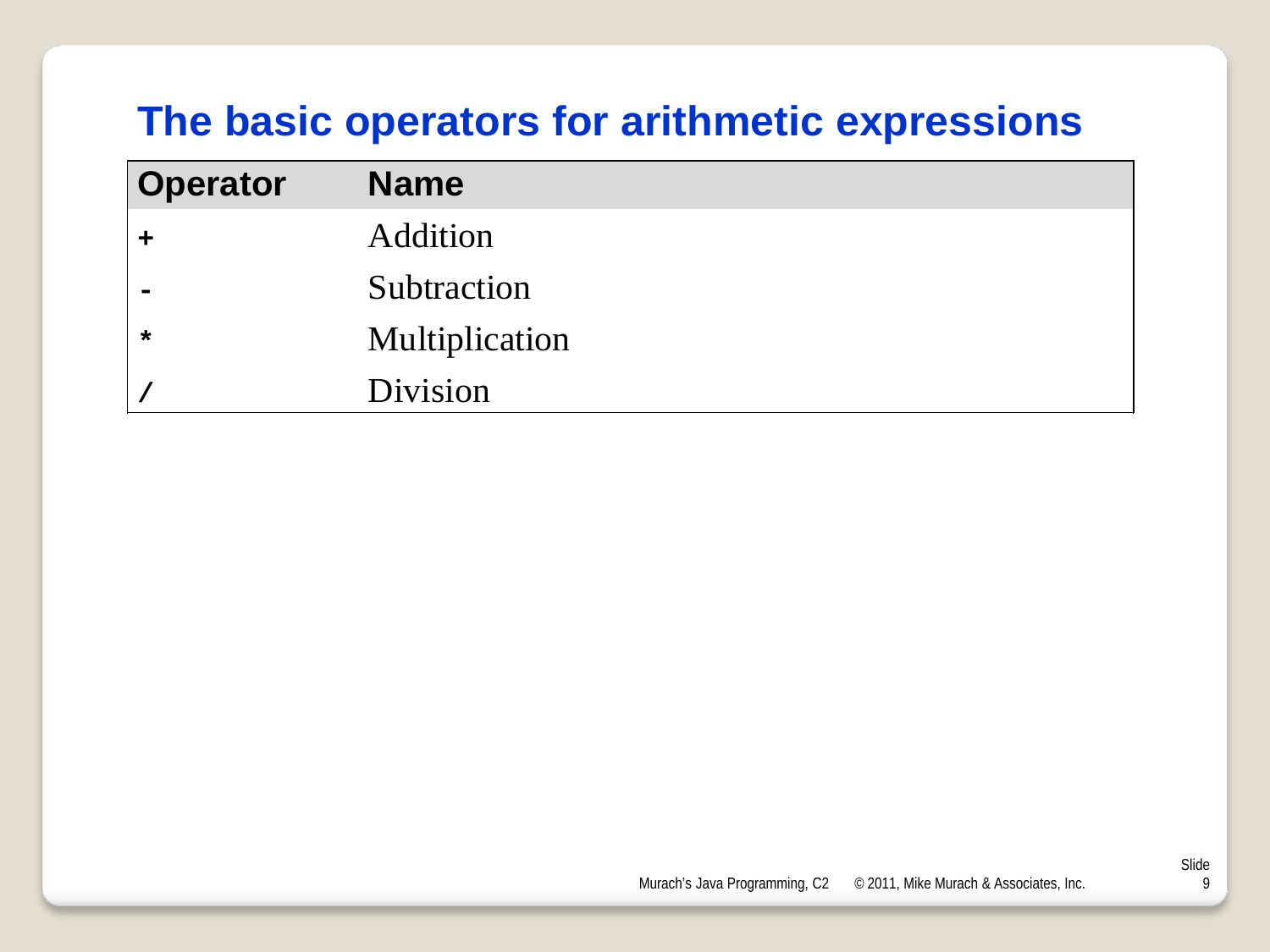#### **Statements that use simple arithmetic expressions**

```
// integer arithmetic
int x = 14;
int y = 8;
int result1 = x + y;<br>int result2 = x - y;<br>// result2 = 6
int result2 = x - y; // result2 = 6
int result3 = x * y; // result3 = 112
int result4 = x / y; \frac{y}{x} // result4 = 1
// double arithmetic
double a = 8.5;
double b = 3.4;
double result5 = a + b; // result5 = 11.9
double result6 = a - b; // result6 = 5.1
double result7= a * b; // result7 = 28.9
double result8 = a / b; // result8 = 2.5
```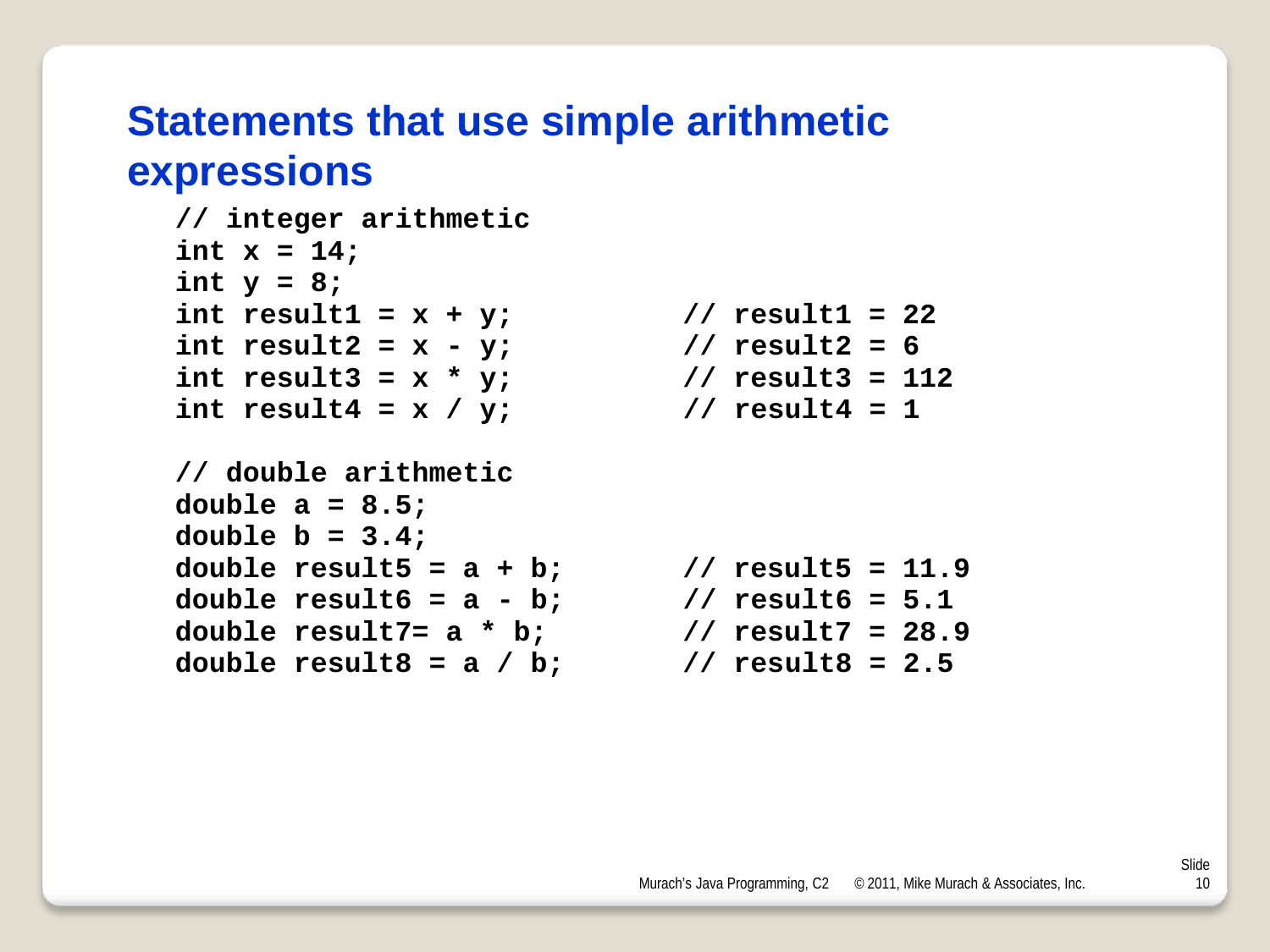#### **Statements that increment a counter variable**

```
int invoiceCount = 0;
invoiceCount = invoiceCount + 1; // invoiceCount = 1
invoiceCount = invoiceCount + 1; // invoiceCount = 2
```
#### **Statements that add amounts to a total**

```
double invoiceAmount1 = 150.25;
double invoiceAmount2 = 100.75;
double invoiceTotal = 0.0;
invoiceTotal = invoiceTotal + invoiceAmount1;
                                   // invoiceTotal = 150.25
invoiceTotal = invoiceTotal + invoiceAmount2;
                                  // invoiceTotal = 251.00
```
#### **Statements that mix int and double variables**

```
int result9 = invoiceTotal / invoiceCount
                                  // result9 = 125
double result10 = invoiceTotal / invoiceCount
                                 // result10 = 125.50
```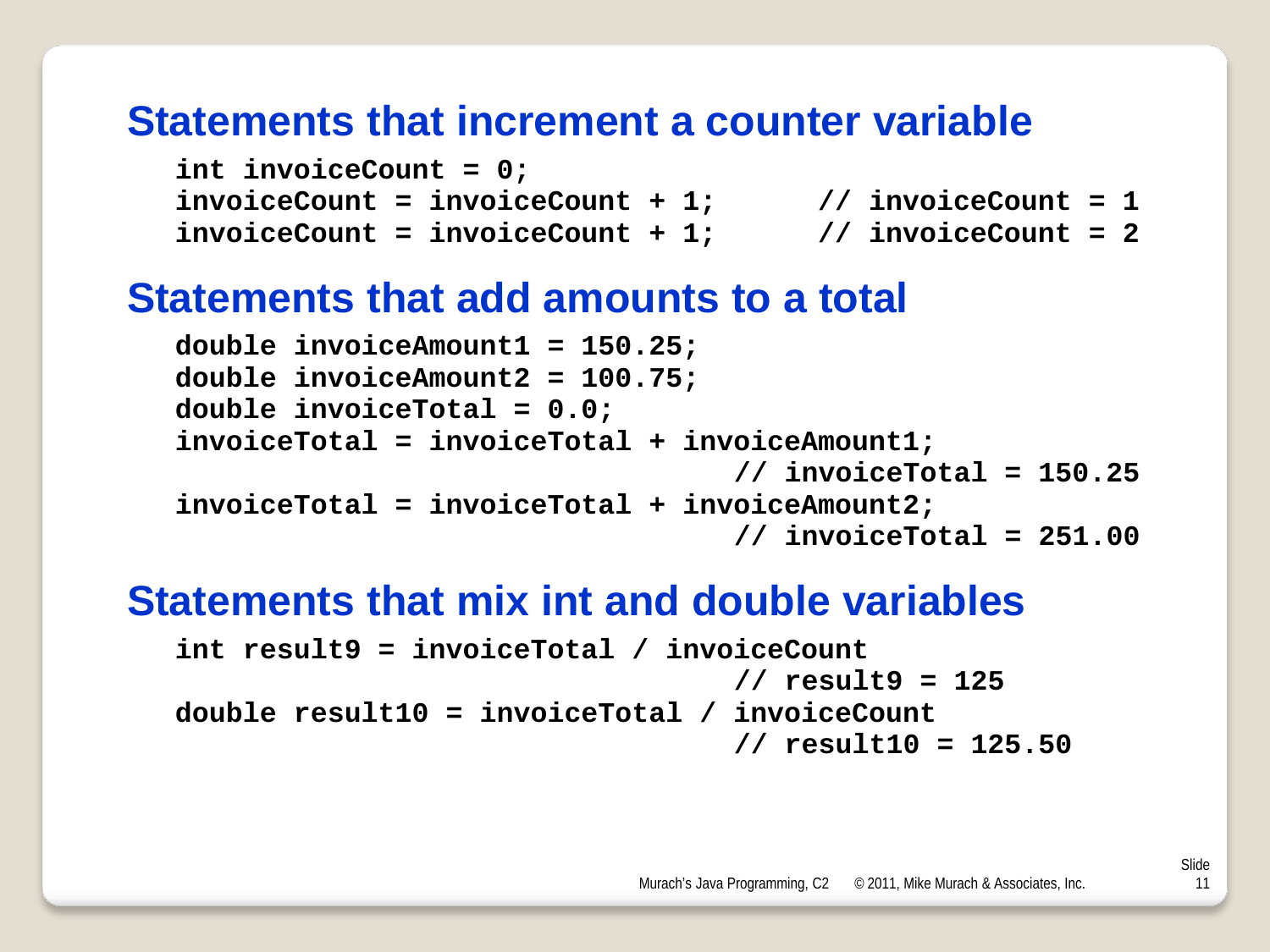#### **The syntax for declaring and initializing a string variable**

**String** variableName **=** value**;**

#### **Statements that declare and initialize a string**

**String message1 = "Invalid data entry."; String message2 = ""; String message3 = null;**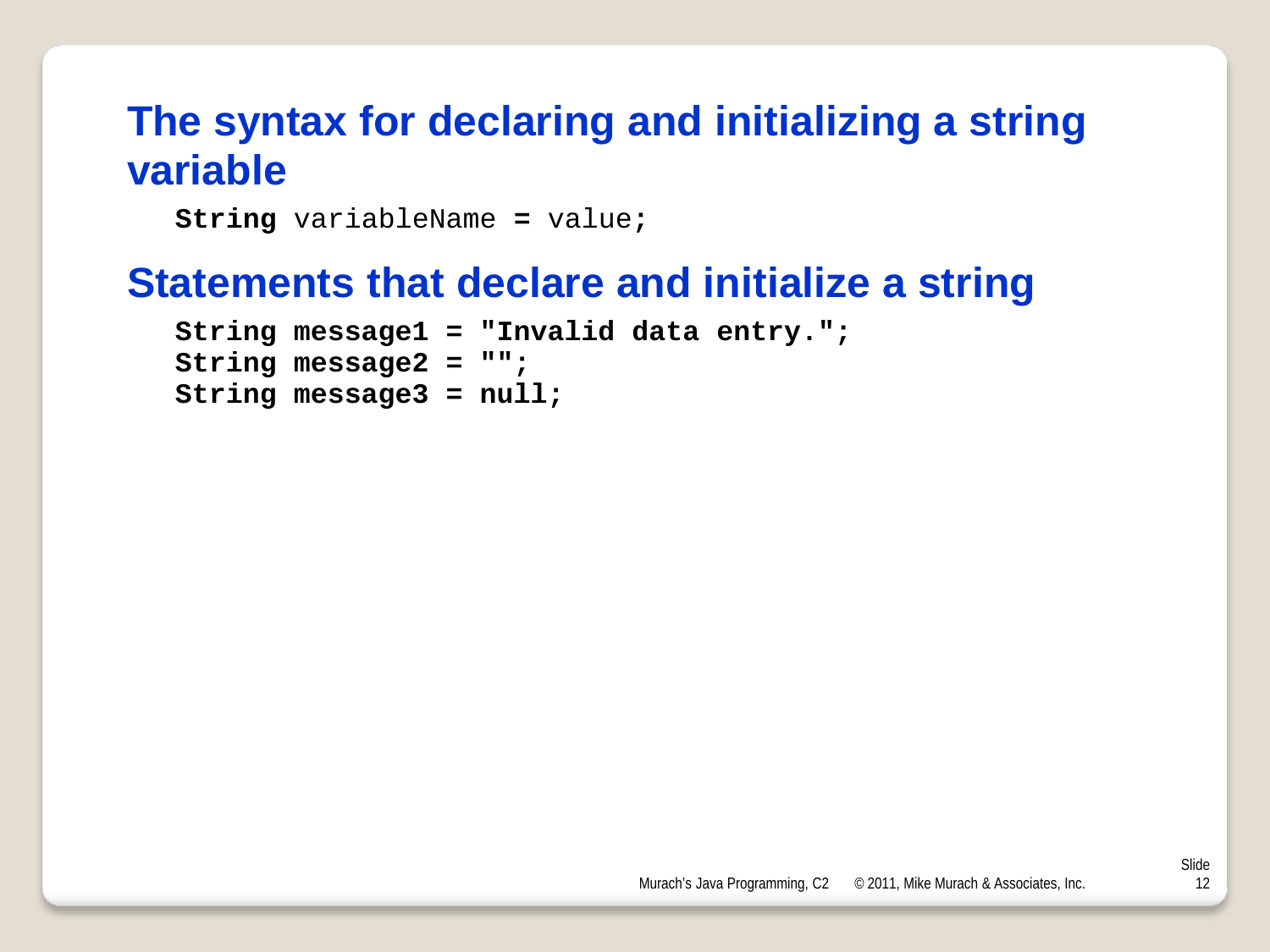#### **How to join strings**

**String firstName = "Bob"; // firstName is Bob String lastName = "Smith"; // lastName is Smith String name = firstName + " " + lastName; // name is Bob Smith**

#### **How to join a string and a number**

```
double price = 14.95;
String priceString = "Price: " + price;
```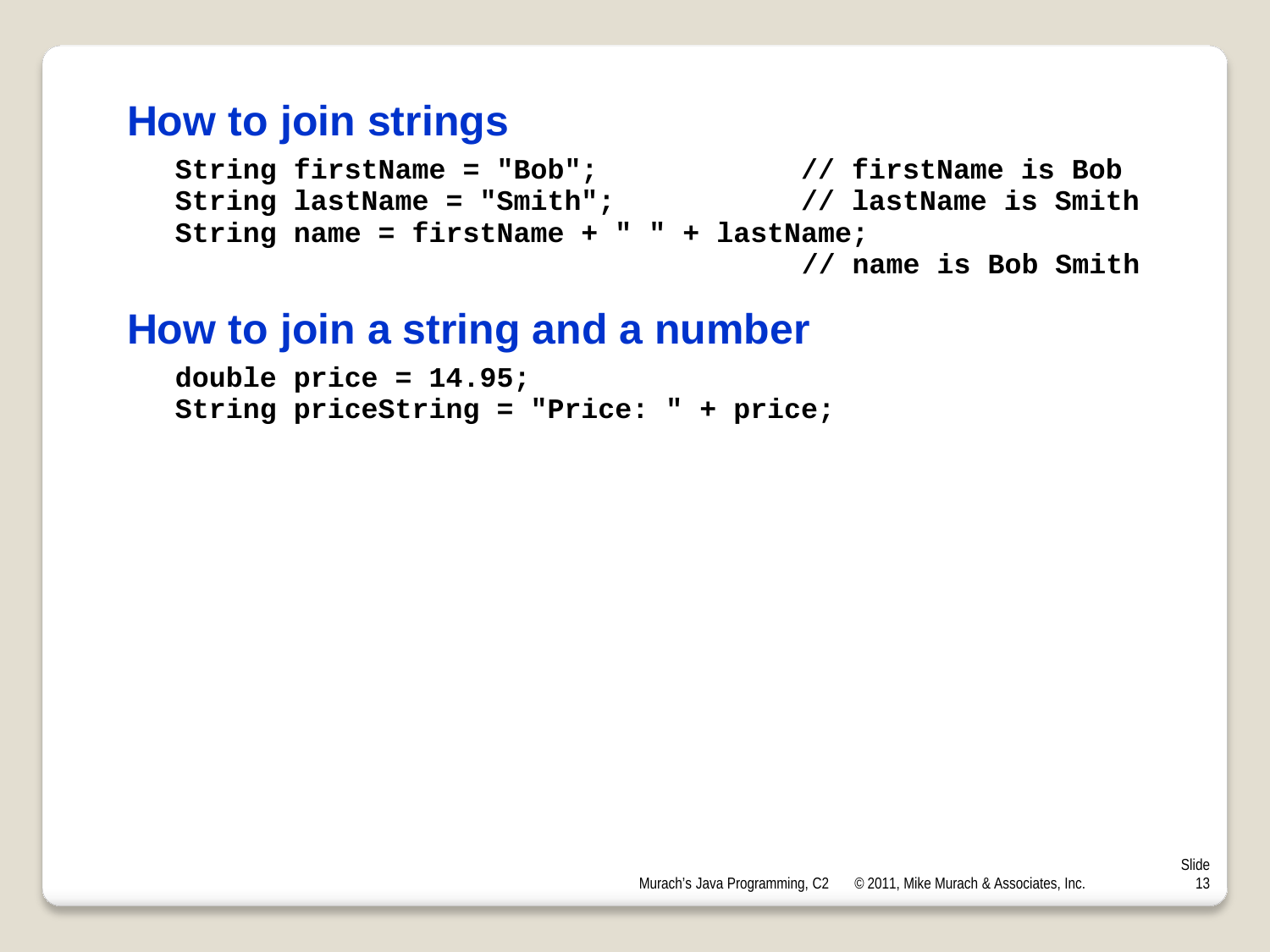#### **How to append one string to another with the + operator**

```
firstName = "Bob"; // firstName is Bob
lastName = "Smith"; // lastName is Smith
name = firstName + " ";
                       // name is Bob followed by a space
name = name + lastName;
                        // name is Bob Smith
```
# **How to append one string to another with the += operator**

```
firstName = "Bob"; // firstName is Bob
lastName = "Smith"; // lastName is Smith
name = firstName + " ";
                      // name is Bob followed by a space
name += lastName; // name is Bob Smith
```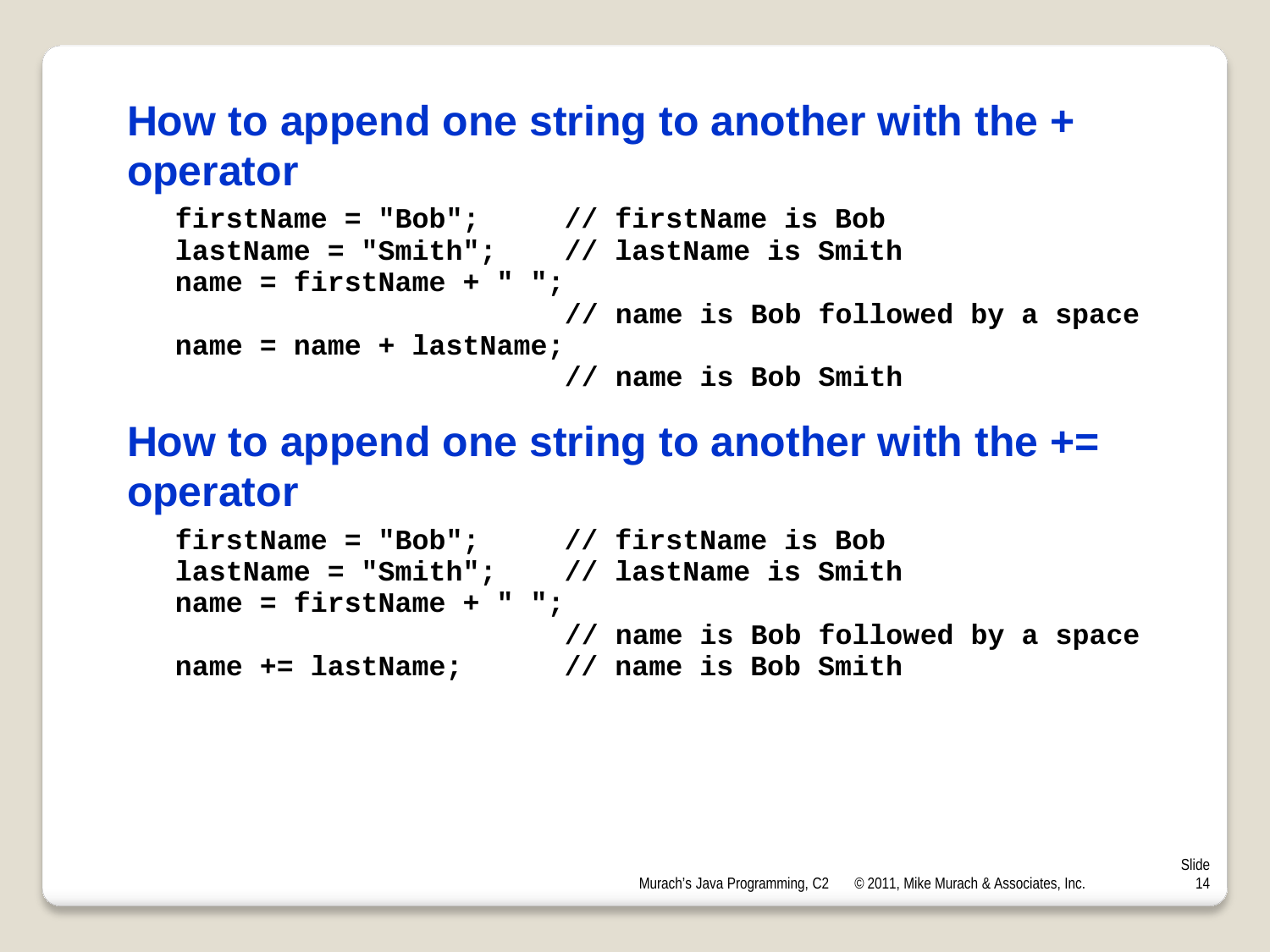#### **Common escape sequences**

- $\bullet$  \n
- $\bullet \quad \backslash t$
- $\bullet \quad \setminus r$
- $\mathcal{L}$
- $\bullet$  \\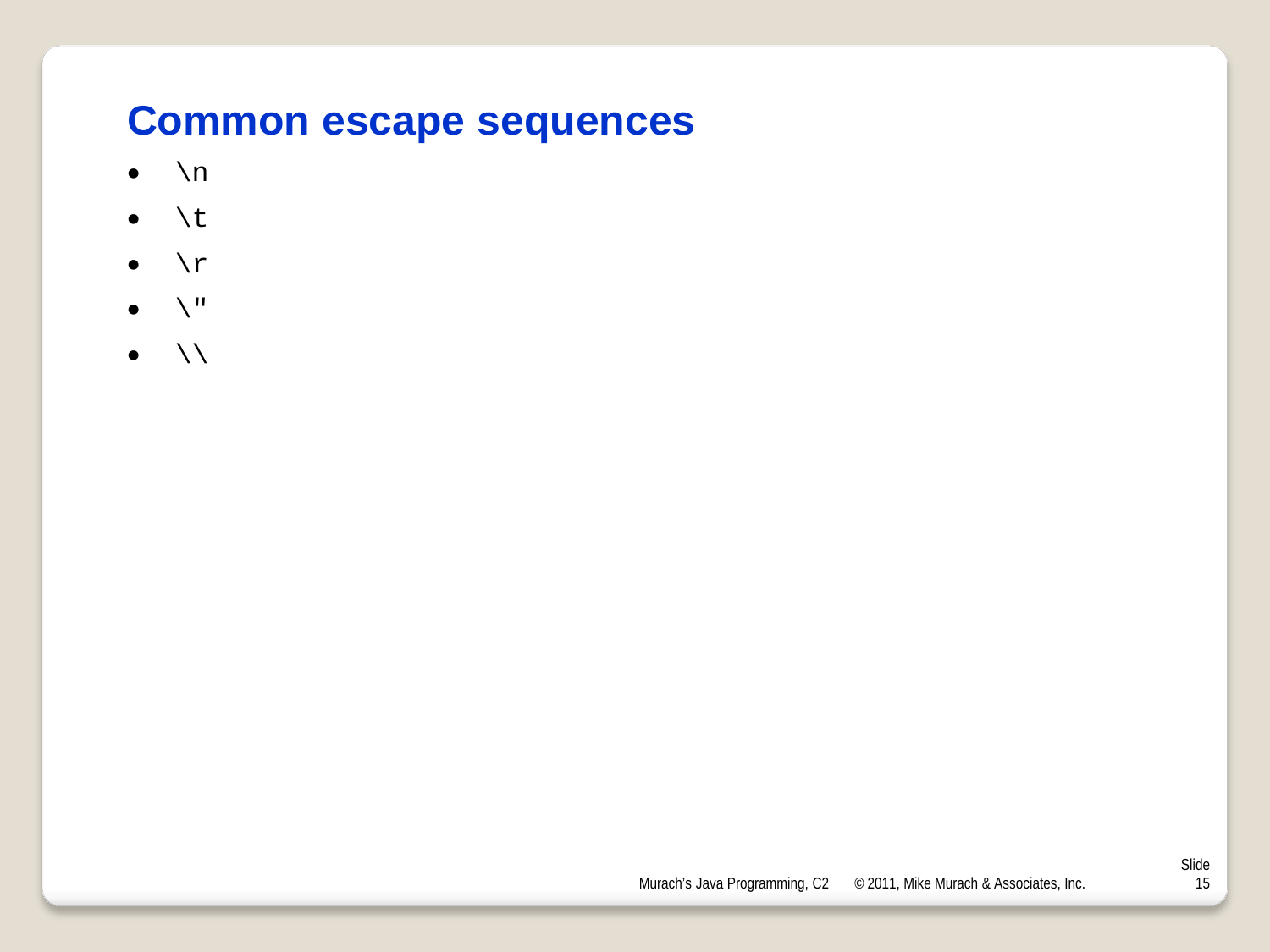# **A string with a new line**

#### **String**

**"Code: JSPS\nPrice: \$49.50"**

#### **Result**

**Code: JSPS Price: \$49.50**

# **A string with tabs and returns**

#### **String**

**"Joe\tSmith\rKate\tLewis"**

#### **Result**

| Joe  | Smith |
|------|-------|
| Kate | Lewis |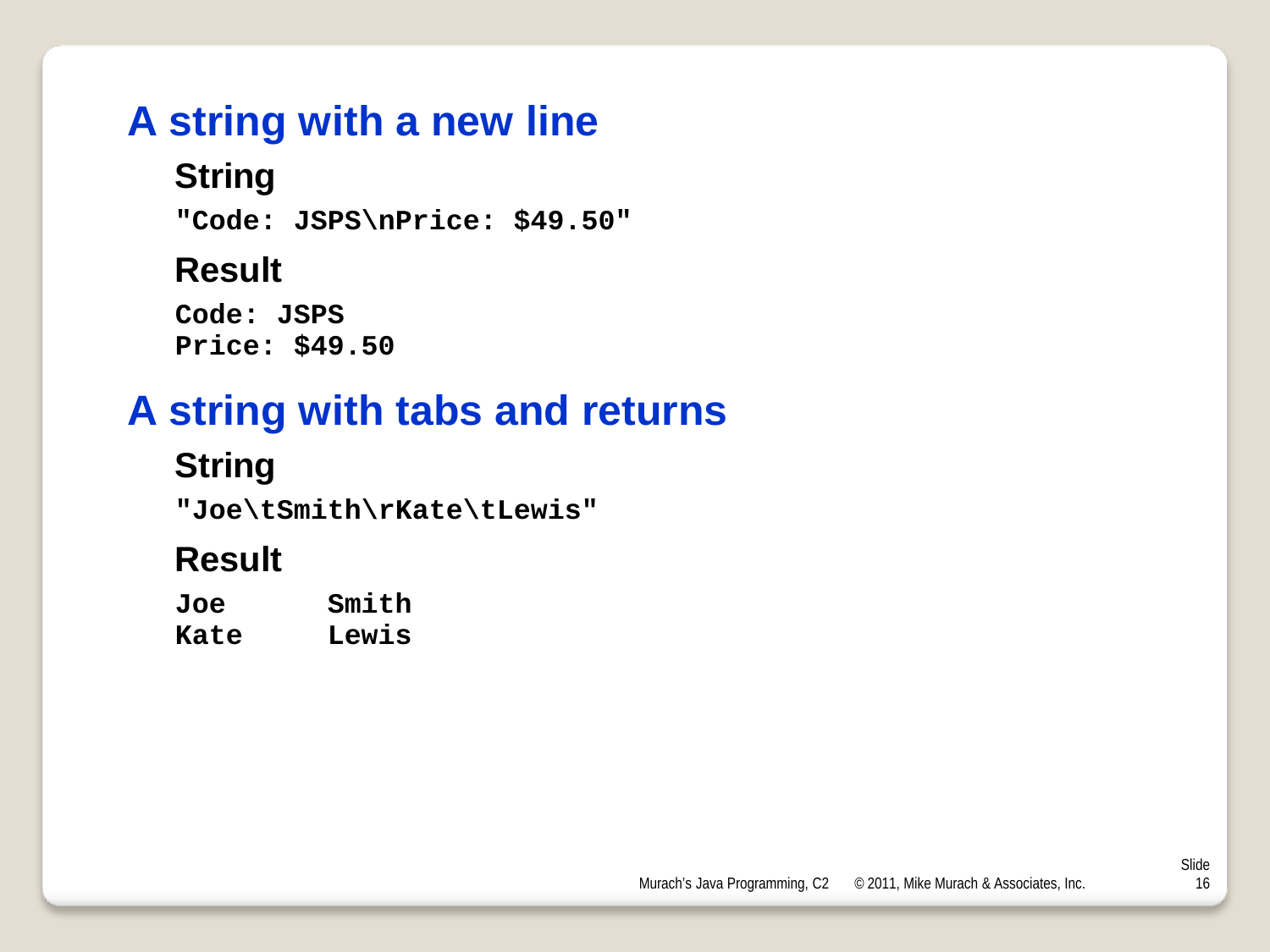# **A string with quotation marks**

# **String**

**"Type \"x\" to exit"**

#### **Result**

**Type "x" to exit**

# **A string with a backslash**

#### **String**

**"C:\\java\\files"**

#### **Result**

**C:\java\files**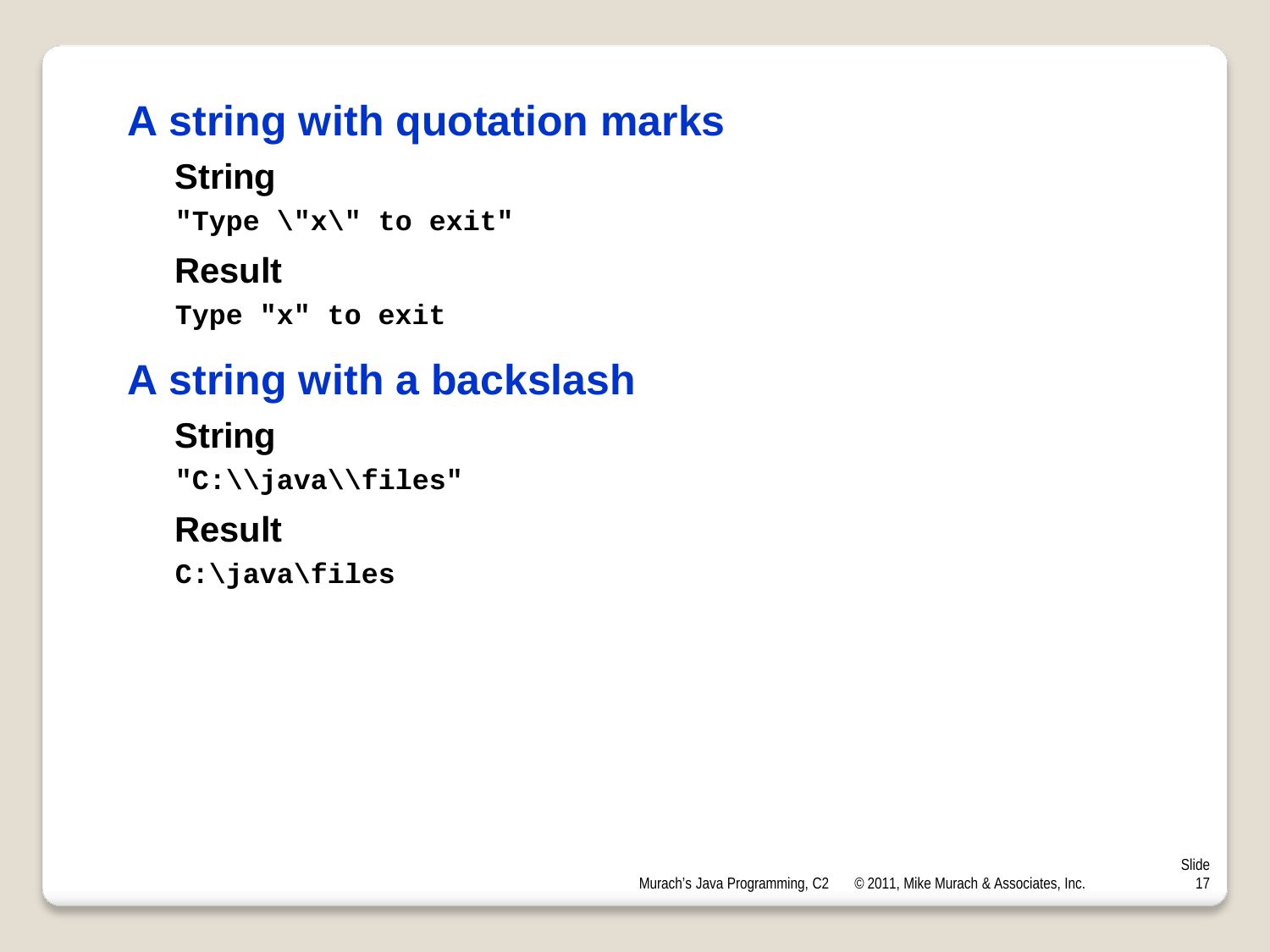### **How to create an object from a class**

#### **Syntax**

ClassName objectName **= new** ClassName**(**arguments**);**

#### **Examples**

```
Scanner sc = new Scanner(System.in);
                      // creates a Scanner object named sc
Date now = new Date();
                       // creates a Date object named now
```
# **How to call a method from an object**

#### **Syntax**

objectName**.**methodName**(**arguments**)**

#### **Examples**

```
double subtotal = sc.nextDouble();
                    // get a double entry from the console
String currentDate = now.toString();
                    // convert the date to a string
```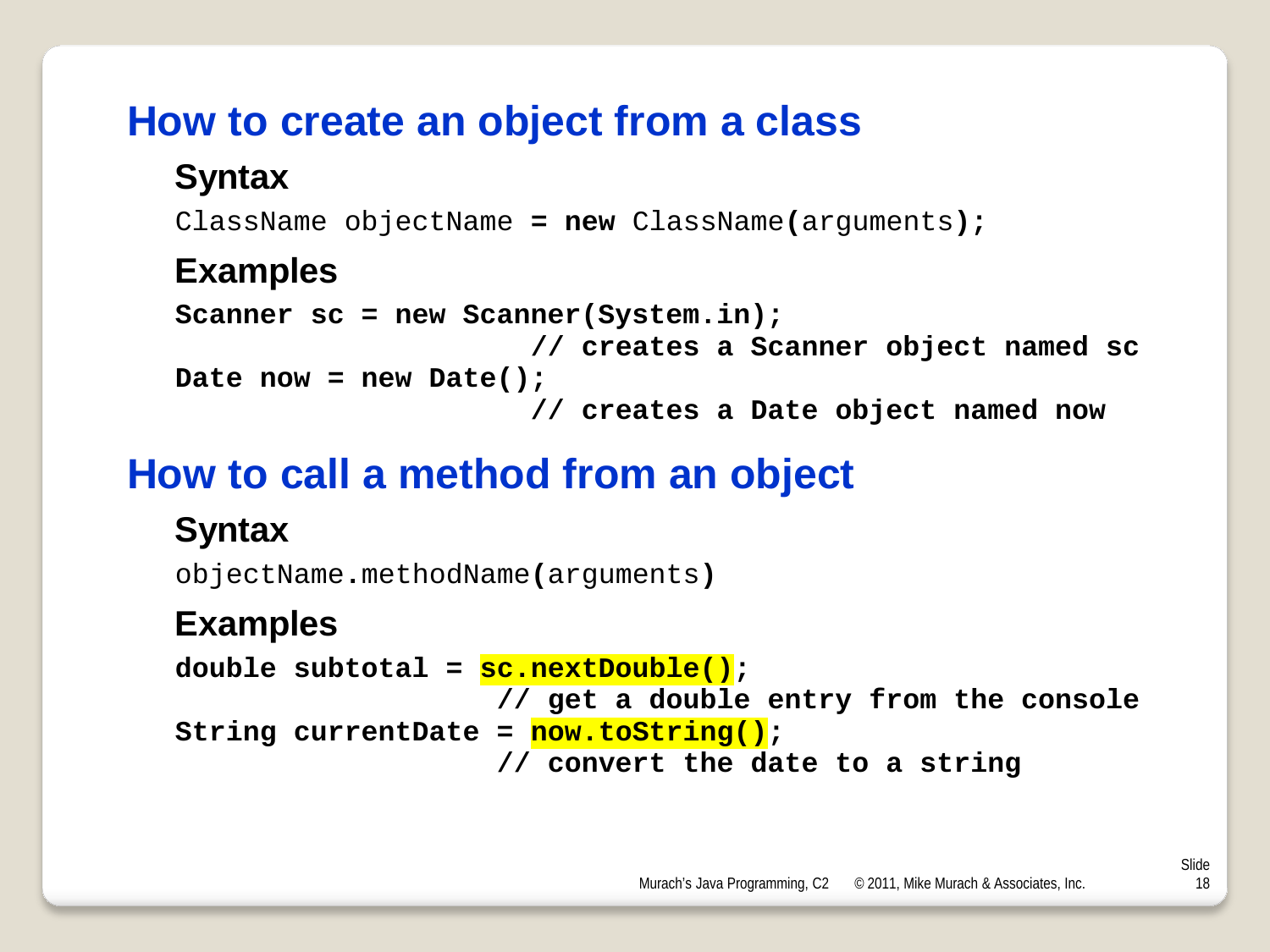# **How to call a static method from a class**

#### **Syntax**

ClassName**.**methodName**(**arguments**)**

#### **Examples**

**String sPrice = Double.toString(price); // convert a double to a string double total = Double.parseDouble(userEntry); // convert a string to a double**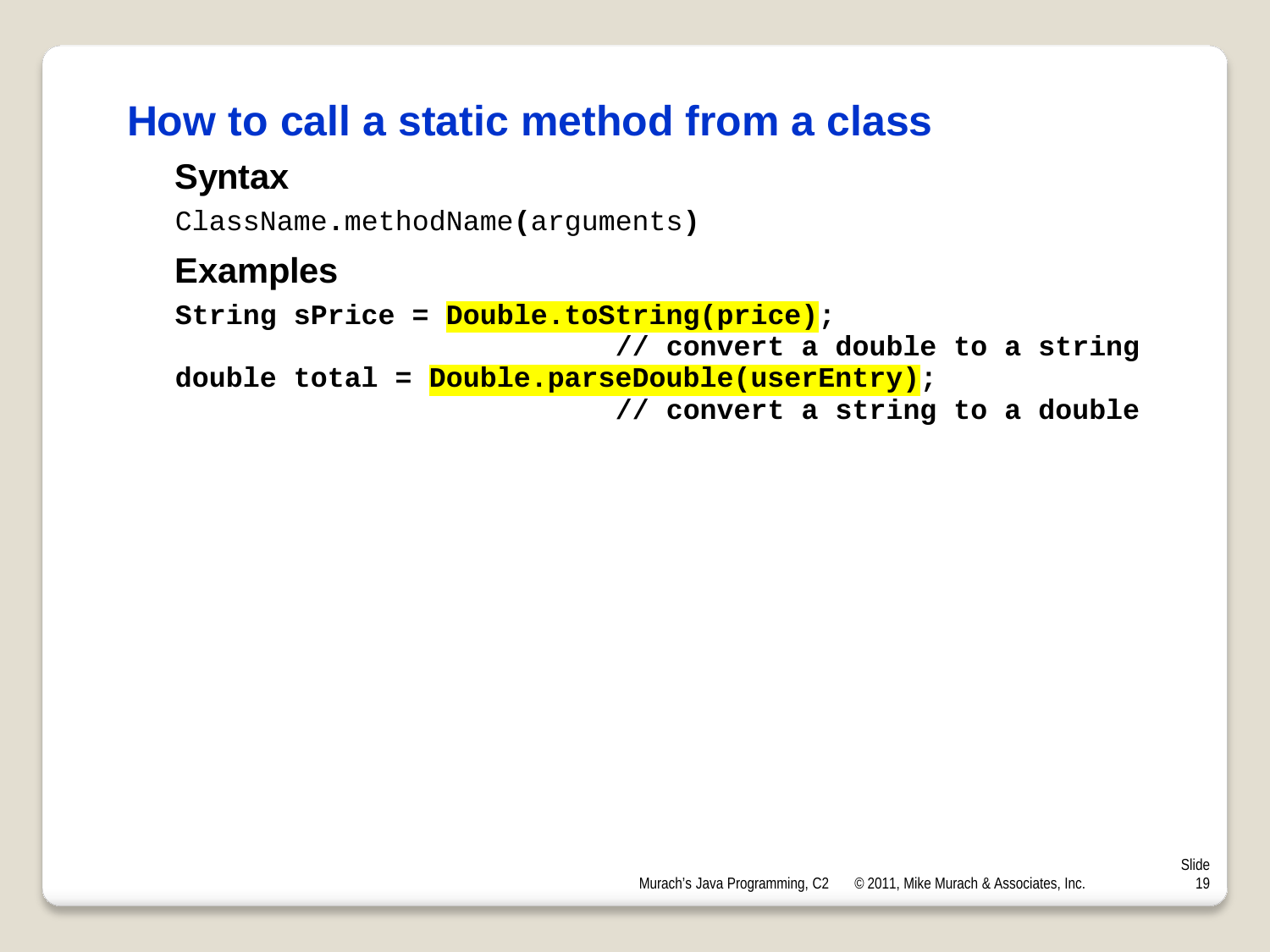# **Common packages**

- **java.lang**
- **java.text**
- **java.util**
- **java.io**
- **java.sql**
- **java.applet**
- **java.awt**
- **java.awt.event**
- **javax.swing**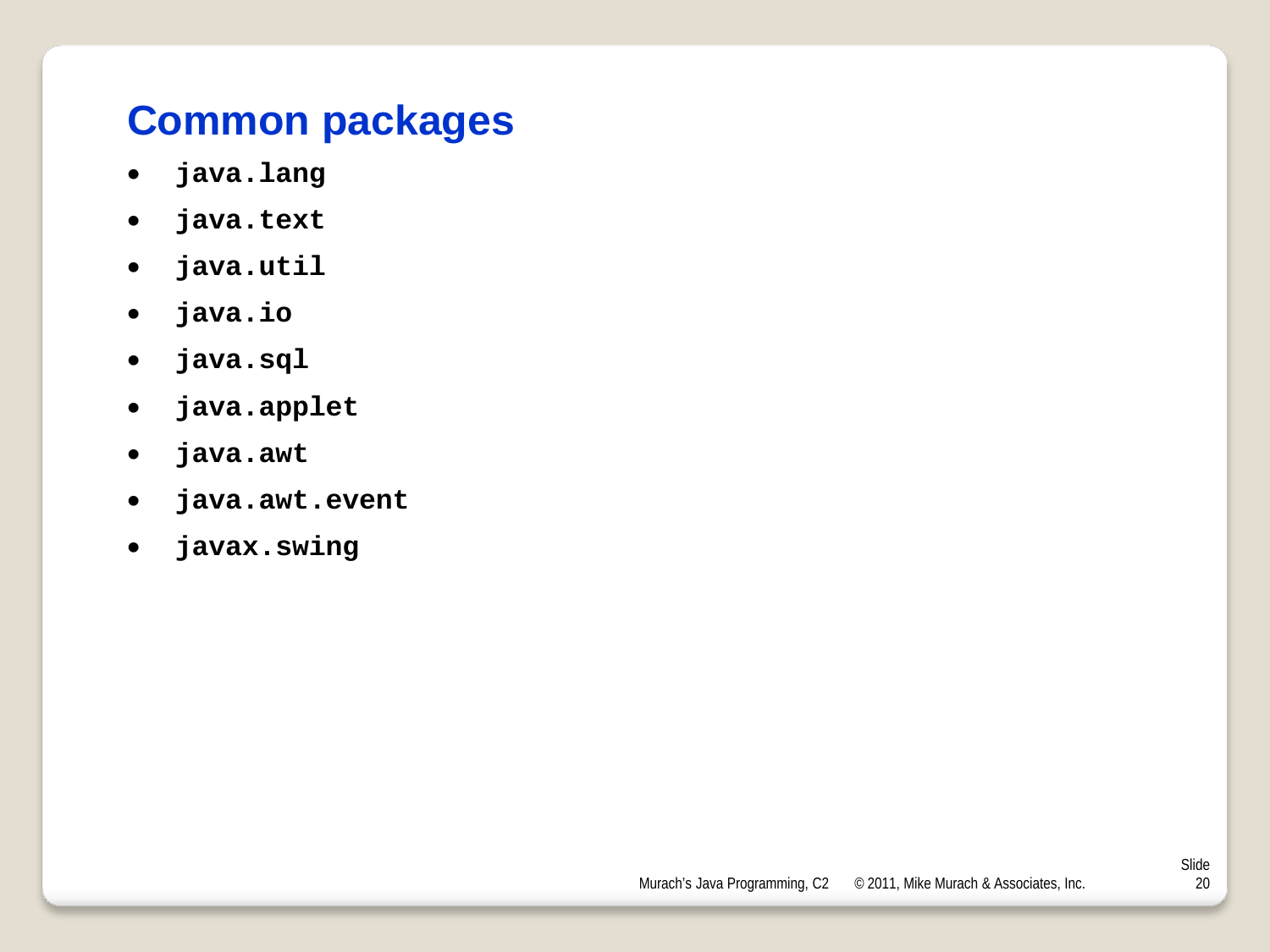#### **The syntax of the import statement**

**import** packagename**.**ClassName**;** or **import** packagename**.**\***;**

#### **Examples**

```
import java.text.NumberFormat;
import java.util.Scanner;
import java.util.*;
import javax.swing.*;
```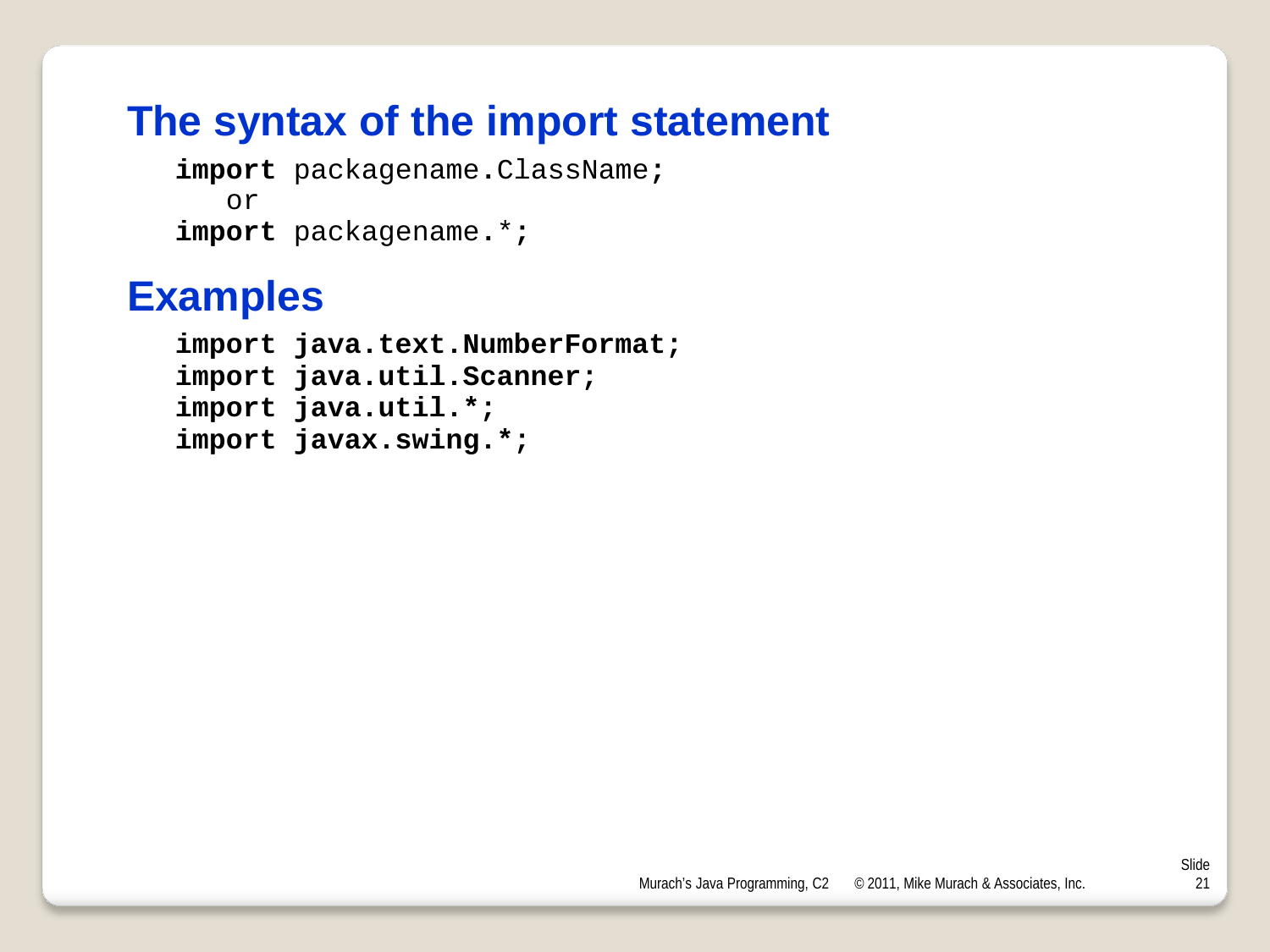# **How to use the Scanner class to create an object**

#### **With an import statement**

**Scanner sc = new Scanner(System.in);**

#### **Without an import statement**

**java.util.Scanner sc = new java.util.Scanner(System.in);**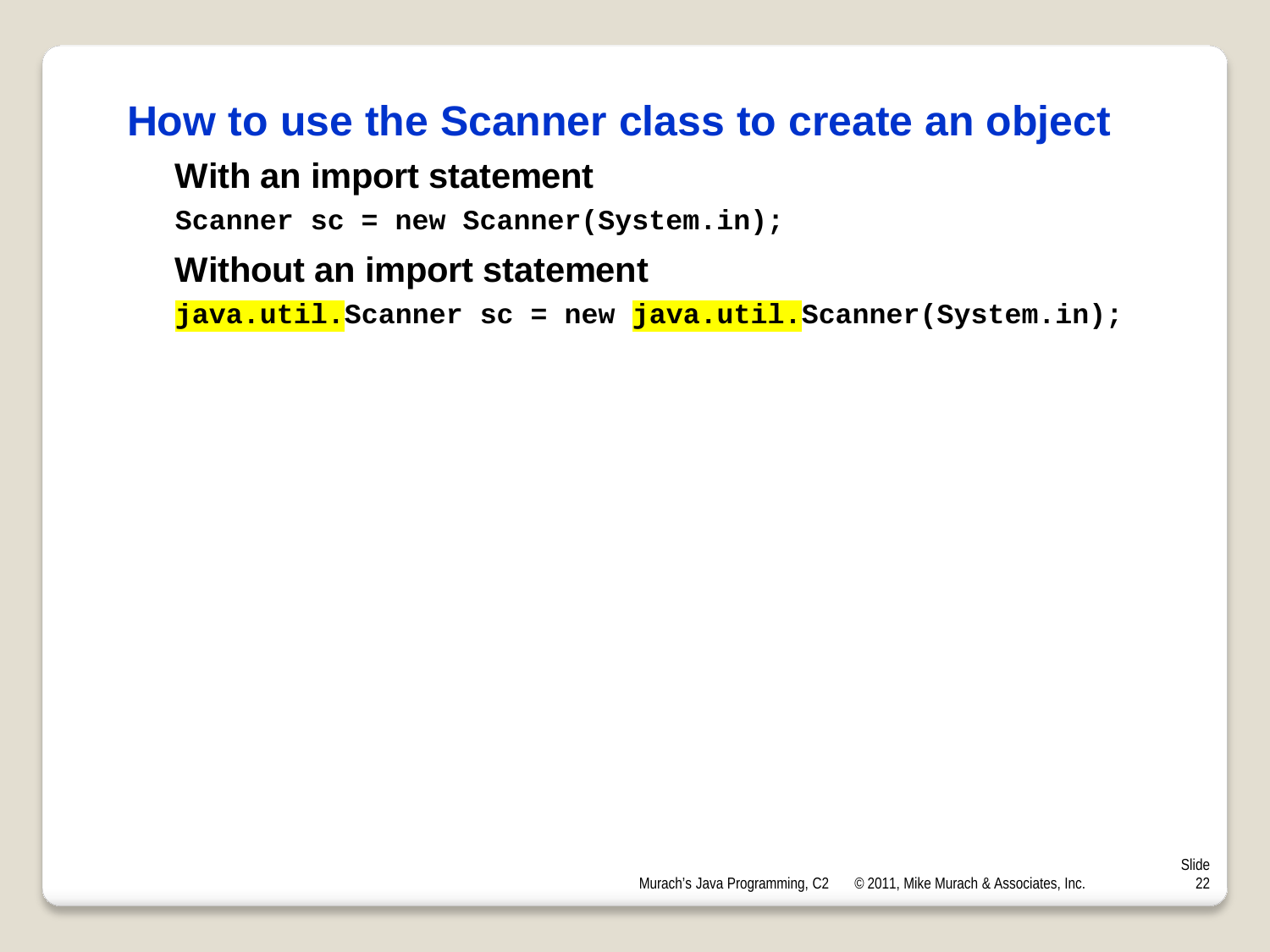# **Relational operators**

| <b>Operator</b> | <b>Name</b>                  |
|-----------------|------------------------------|
|                 | Equality                     |
| $!=$            | Inequality                   |
| $\geq$          | <b>Greater Than</b>          |
| $\prec$         | Less Than                    |
| $>=$            | <b>Greater Than Or Equal</b> |
| $\leq$          | Less Than Or Equal           |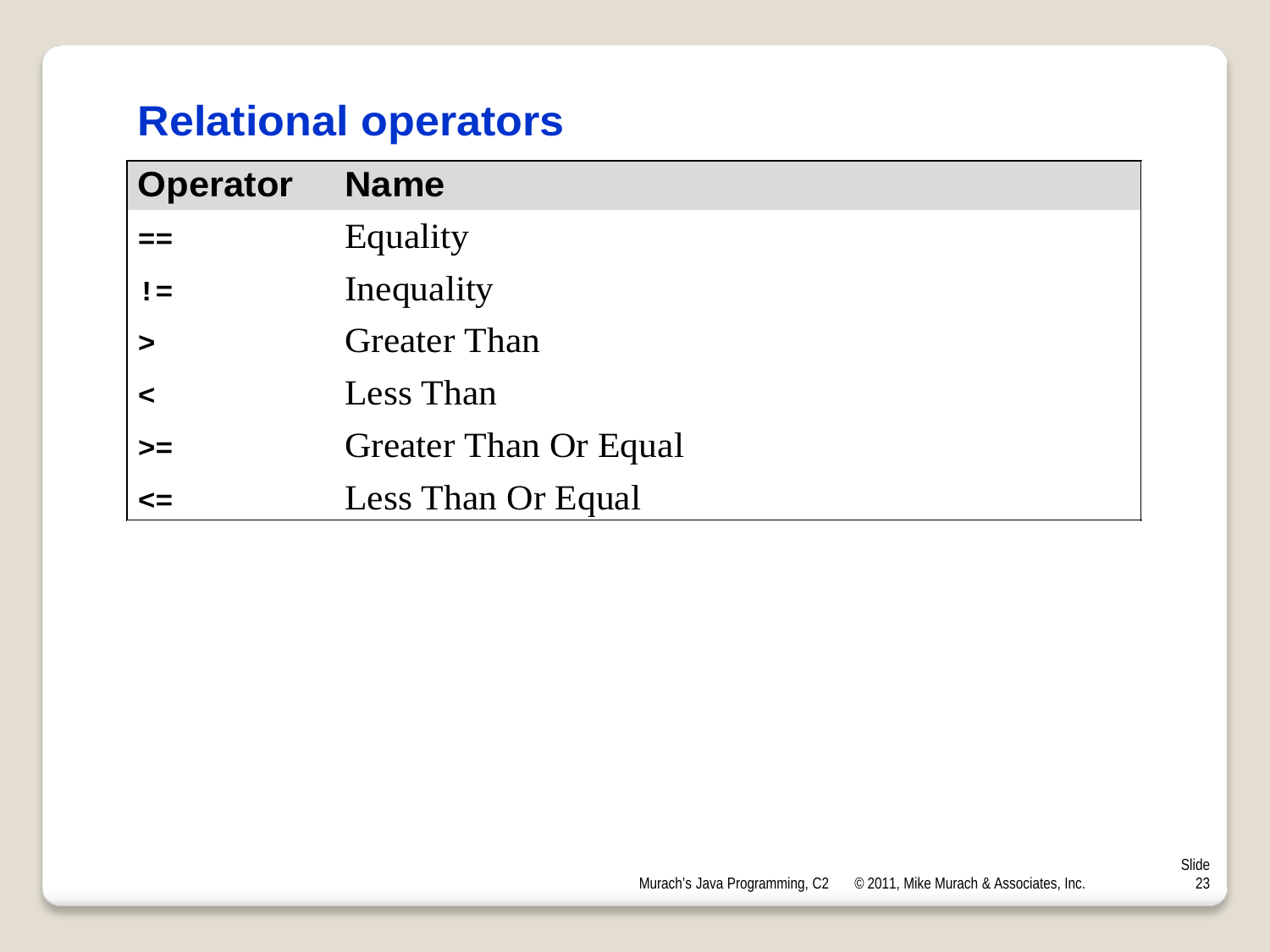#### **Examples of conditional expressions**

```
discountPercent == 2.3 // equal to a numeric literal
subtotal != 0 // not equal to a numeric literal
years > 0 // greater than a numeric literal
i < months // less than a numeric variable
subtotal >= 500
           // greater than or equal to a numeric literal
quantity <= reorderPoint
            // less than or equal to a numeric variable
```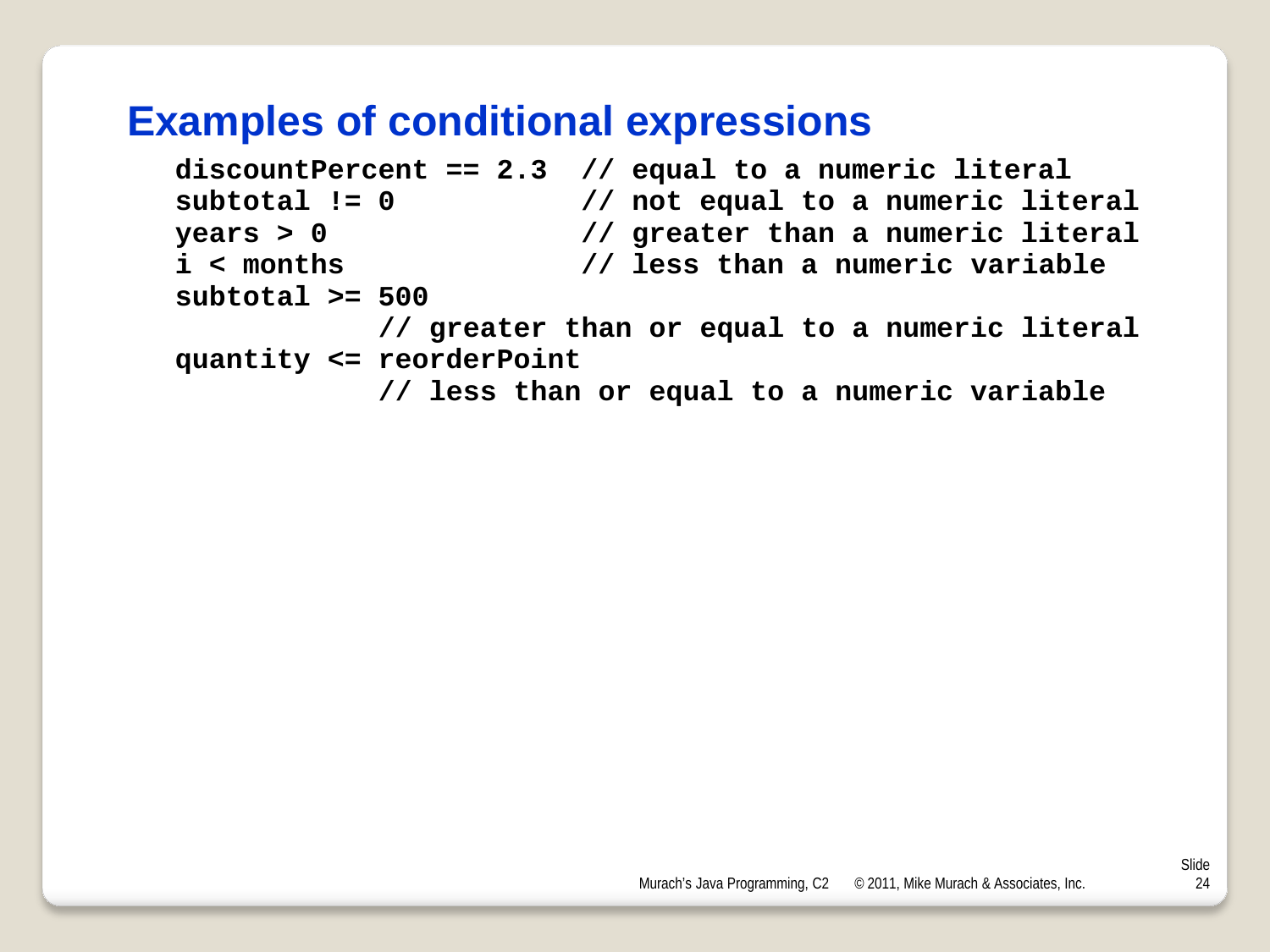# **Two methods of the String class**

- **equals(String)**
- **equalsIgnoreCase(**String**)**

# **Examples**

```
userEntry.equals("Y") // equal to a string literal
userEntry.equalsIgnoreCase("Y")
                       // equal to a string literal
(!lastName.equals("Jones"))
                       // not equal to a string literal
code.equalsIgnoreCase(productCode)
                       // equal to another string variable
```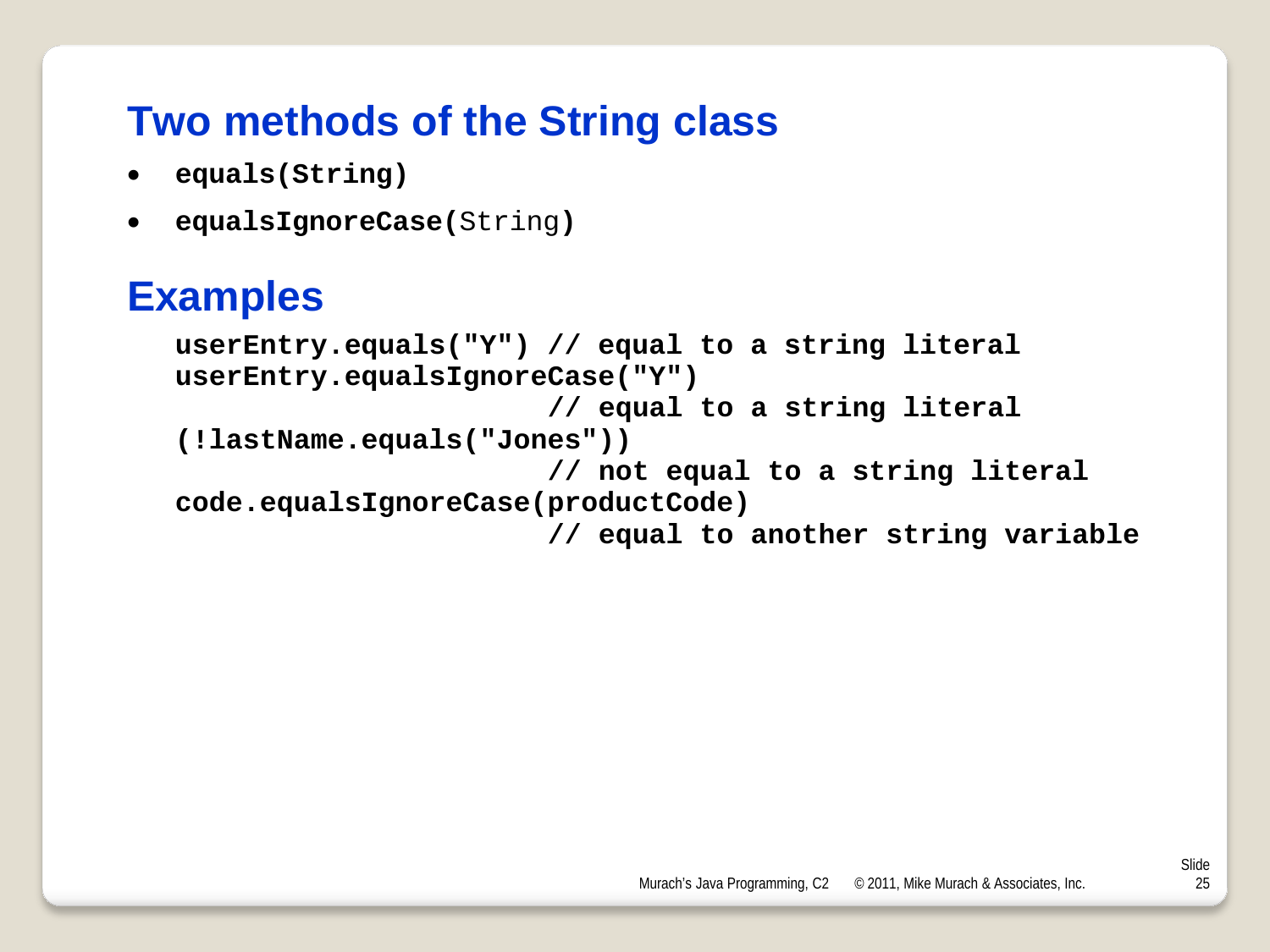#### **The syntax of the if/else statement**

**if (**booleanExpression**) {**statements**}**

```
[else if (booleanExpression) {statements}] ...
```

```
[else {statements}]
```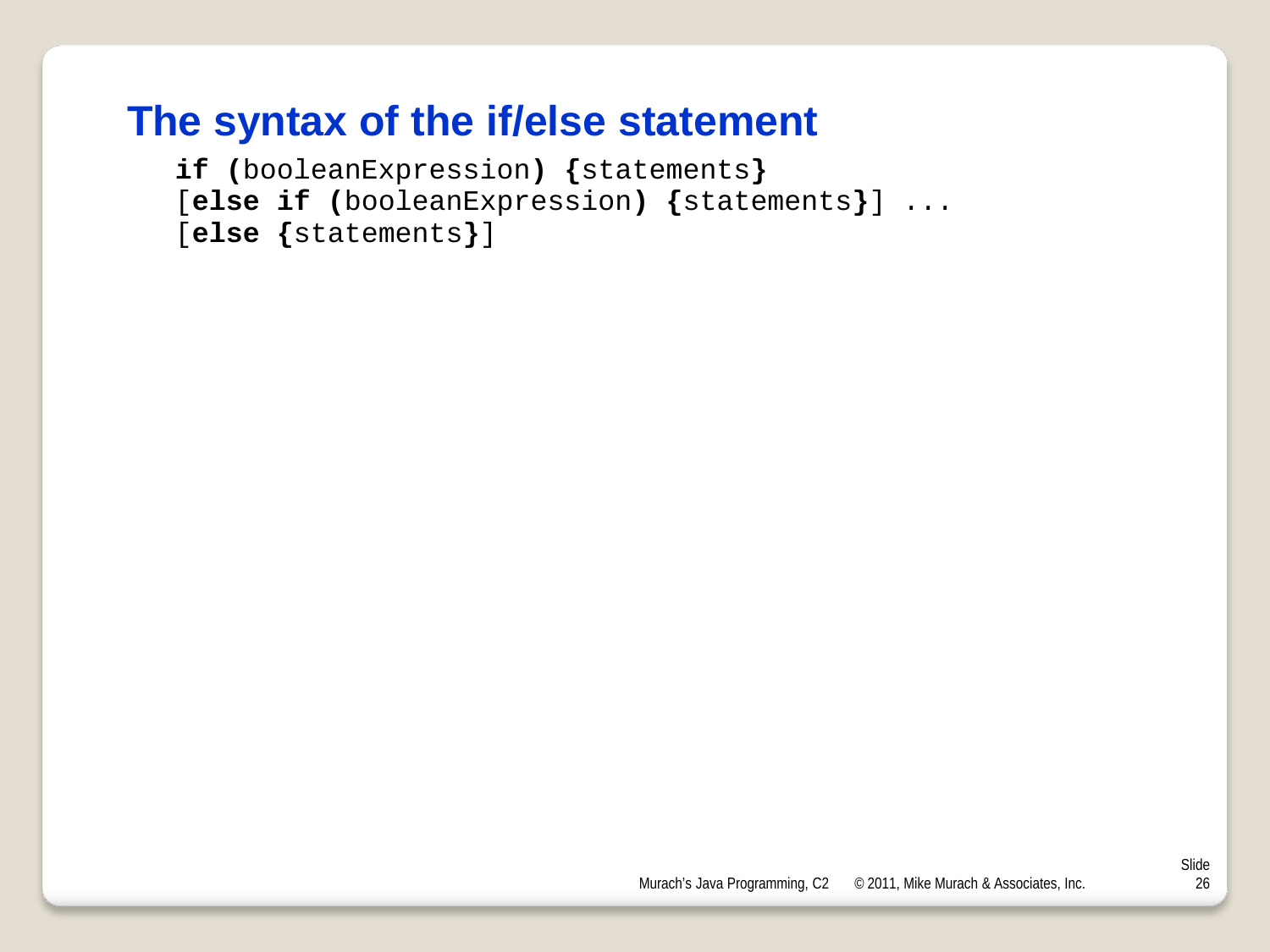#### **If statements without else if or else clauses**

#### **With a single statement**

```
if (subtotal >= 100)
     discountPercent = .2;
```
#### **With a block of statements**

```
if (subtotal >= 100)
{
     discountPercent = .2;
     status = "Bulk rate";
}
```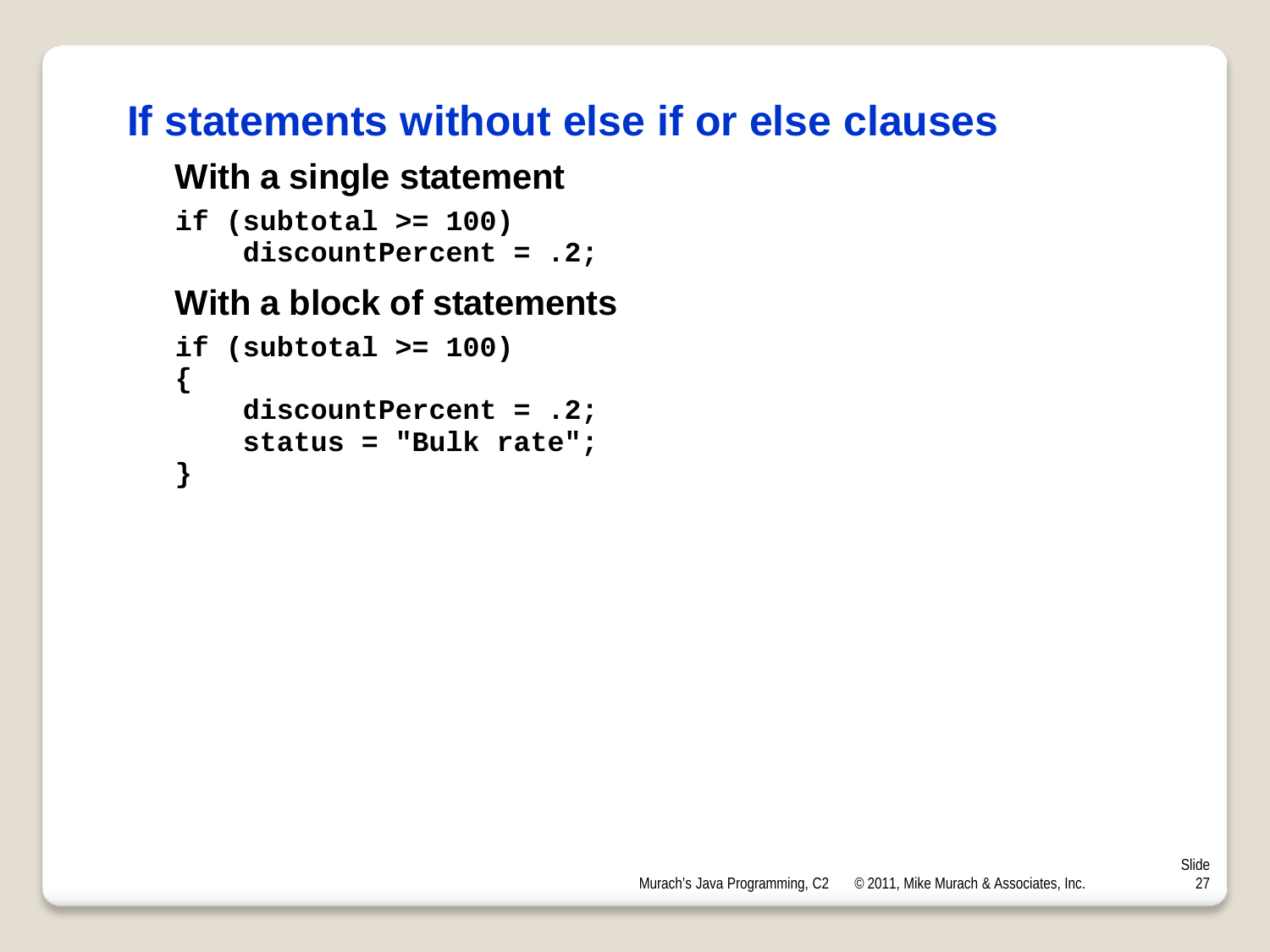#### **An if statement with an else clause**

```
if (subtotal >= 100)
     discountPercent = .2;
else
     discountPercent = .1;
```
#### **An if statement with else if and else clauses**

```
if (customerType.equals("T"))
     discountPercent = .4;
else if (customerType.equals("C"))
     discountPercent = .2;
else if (subtotal >= 100)
     discountPercent = .2;
else
     discountPercent = .1;
```